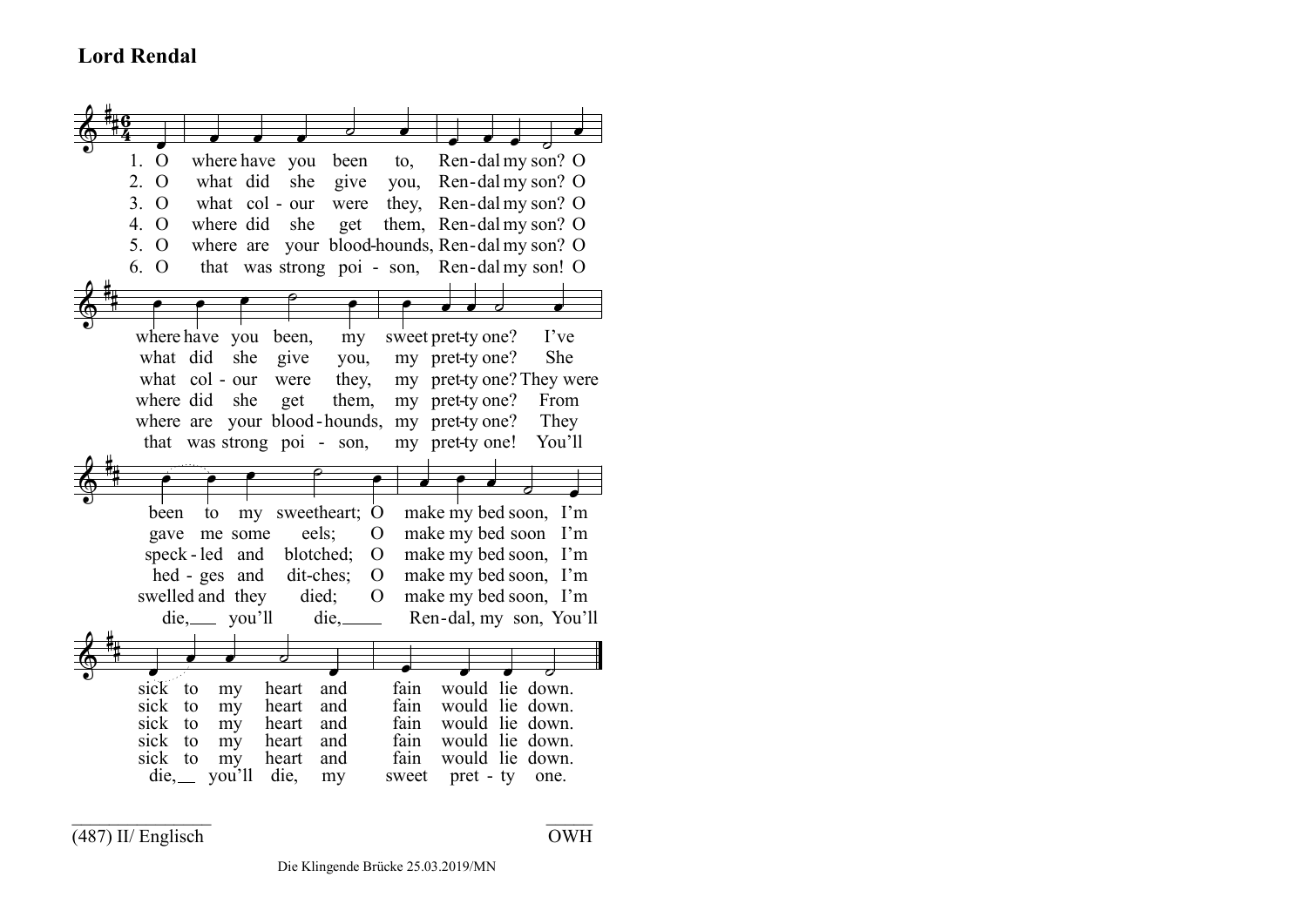## **Lord Rendal**

| O where have you been to,                  | Ach, wo bist du gewesen,                      |
|--------------------------------------------|-----------------------------------------------|
| Rendal my son?                             | Rendal, mein Sohn?                            |
| O where have you been,                     | Ach, wo bist du gewesen,                      |
| my sweet pretty one?                       | mein Herzenssohn<br>(wörtl. süßer, hübscher)? |
| I've been to my sweetheart;                | Ich bin bei meinem Lieb gewesen;              |
| O make my bed soon.                        | ach, mach mein Bett bald.                     |
| I'm sick to my heart                       | Ich bin krank bis ins Herz                    |
| and fain would lie down.                   | und möchte gern mich niederlegen.             |
| 2                                          |                                               |
| O what did she give you,                   | Ach, was gab sie dir,                         |
| Rendal my son?                             | Rendal, mein Sohn?                            |
| O what did she give you,<br>my pretty one? |                                               |
| She gave me some eels;                     | Sie gab mir Aale,                             |
| O make my bed soon.                        |                                               |
| I'm sick to my heart                       |                                               |
| and fain would lie down.                   |                                               |
| 3                                          |                                               |
| O what colour were they,                   | Ach, welche Farbe hatten sie,                 |
| Rendal my son?                             | Rendal, mein Sohn?                            |
| O what colour were they,                   |                                               |
| my pretty one?                             |                                               |
| They were speckled                         | Sie waren befleckt                            |
| and blotched;                              | und mit Pusteln bedeckt;                      |
| O make my bed soon.                        |                                               |
| I'm sick to my heart                       |                                               |
| and fain would lie down.                   |                                               |

 $\sqrt{(487) \text{ II/ English}}$ 

 $\mathcal{L}=\{1,2,3,4,5\}$  , we can also assume that  $\mathcal{L}=\{1,3,4,5\}$